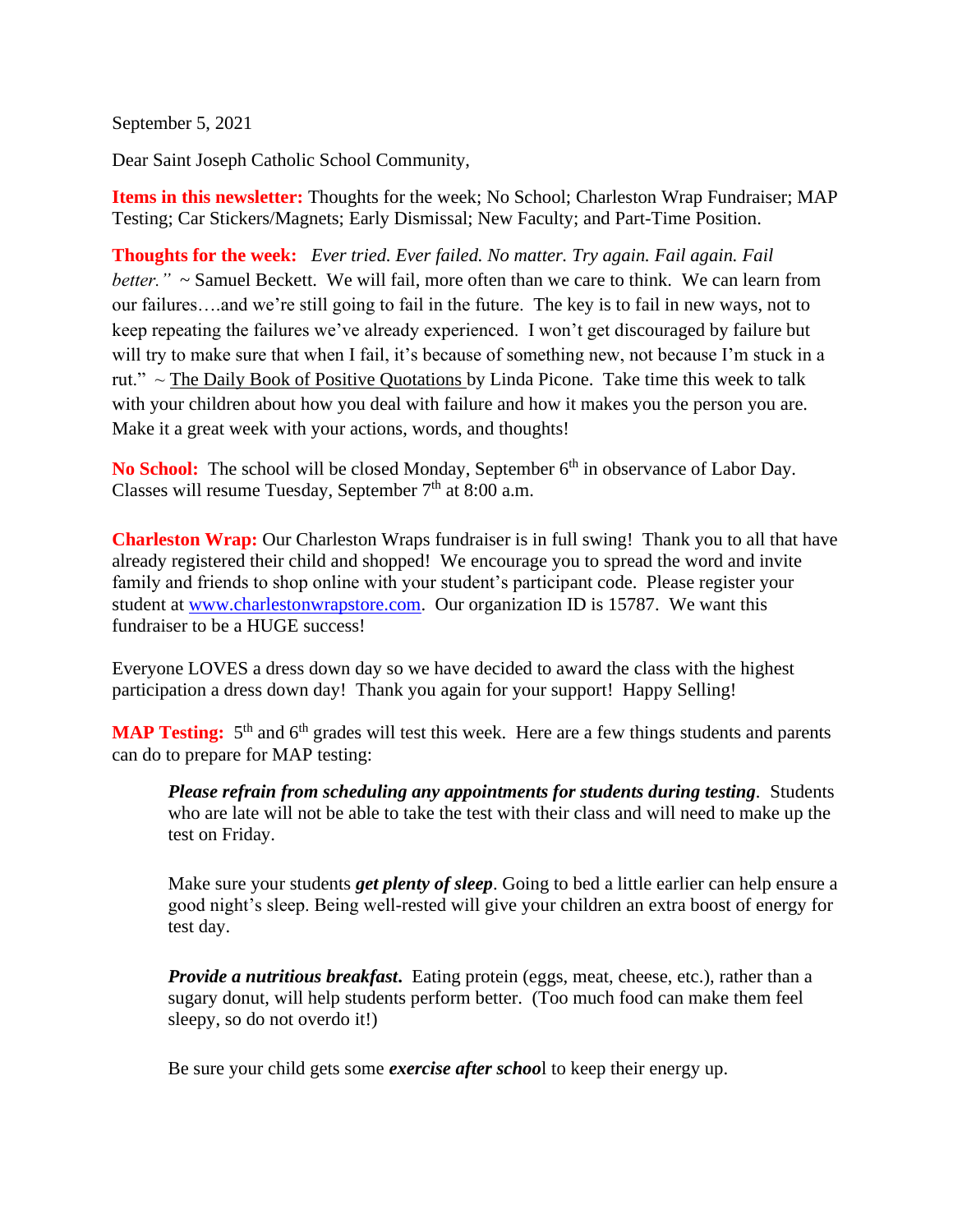Remind children to *double-check their work on the test*. They can catch mistakes if they take the time to proofread answers carefully.

*Encourage* your children to do their very best, but do not place too much emphasis on the test.

Please contact the school if you have questions about MAP testing.

**Car Stickers and Magnets:** If you would like a Saint Joseph car sticker or magnet, please email Mrs. Seezen at [rseezen@stjosdevine.com](mailto:rseezen@stjosdevine.com) and she will send it home in your saint's backpack. You can also stop by the office any time during school hours to get one.

Early Dismissal: We will have a 2:00 dismissal Monday, September 13<sup>th</sup>. Extended Care will be open until 6:00 pm.

**New Faculty:** We are excited to welcome eight new faculty members this year. Here is a little information on each of them:

Jordan Baker – Spanish Teacher

Ms. Jordan Baker earned a B.S. Interdisciplinary Major in Biology/Spanish from Newberry College. She has participated in many different forms of education ranging from teaching Sunday school at her hometown church to her college internships teaching Spanish-speaking Americans how to speak English. When she's not teaching, Ms, Baker enjoys spending time with her dogs.

Katie Bennett – Homebound teacher

Mrs. Katie Bennett earned her bachelor's degree in Elementary Education from Virginia Wesleyan University where she played college lacrosse. She is currently completing her Masters degree from Indiana Wesleyan University. She has taught Special Education as well as pre-k through third grade. She grew up in Ellicott City, Maryland, and is a Baltimore Orioles fan. She enjoys trips to the beach and spending time with her husband and three daughters Charlotte, Reagan, and Allie.

Jennifer Branham – 3rd Grade

Mrs. Jennifer Branham says that teaching is her passion. She has taught many ages and subjects over her years of teaching, from  $3K$  to  $6<sup>th</sup>$  grade. Most recently, she served a classroom of two as she was a homeschool teacher to her two sons, Parker, and Adrian. Prior to homeschooling, she was the school librarian at Sandhills School. She has experience and training with Orton-Gillingham reading methods. In addition, she was a technology liaison for several years in Richland 2 schools and taught at Forest Lake Elementary. She has a master's degree in teaching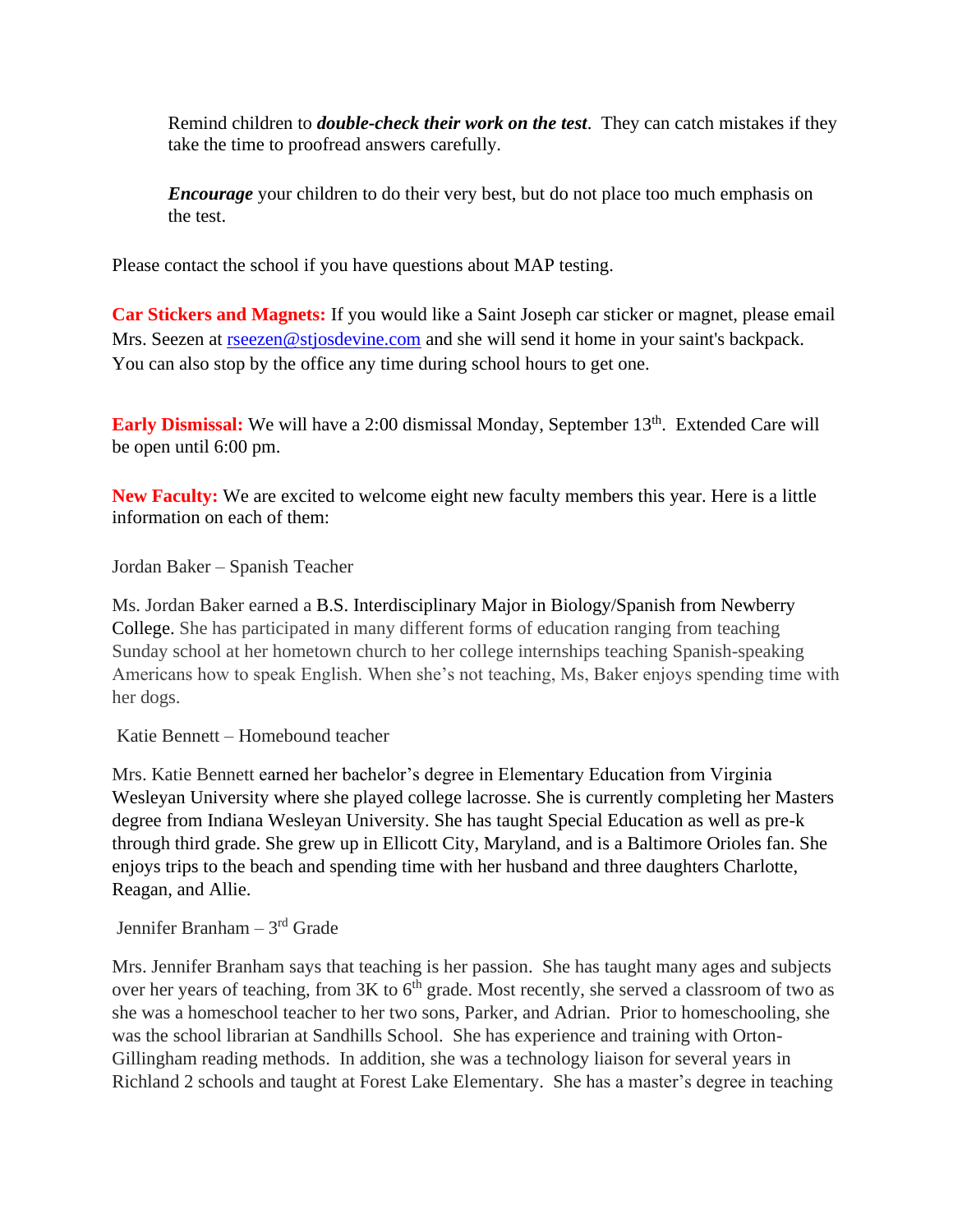from the University of South Carolina. She is extremely excited to be back in the classroom here at SJCS as a 3<sup>rd</sup>-grade teacher!

## Christy Cook – Technology Teacher

Mrs. Christy Cook is a graduate of the University of South Carolina with a B.A. in Secondary English Education and a Master of Library and Information Science. She has 24 years of experience in public education and is currently pursuing a Master of Religious Leadership (MARL) degree from Lenior-Rhyne and Lutheran Theological Southern Seminary, Columbia, South Carolina campus. Her passion is equipping and empowering learners to achieve their academic, personal, and professional goals. When she is not reading a great book or socializing with friends and family on her screened porch, or around her fire pit at Lake Wateree, she volunteers at church, travels, or trains her rescue dogs.

## Cynthia Fruth – Music Teacher

Ms. Cynthia Fruth is returning to her native South Carolina after spending 30 years in Dallas, Texas. Growing up in Camden, she developed her passion for music early, studying piano and organ. Ms. Fruth double-majored in Organ Performance and Choral Music Education at Winthrop University then taught in Clover, where she was York County District 2's "Teacher of the Year." After receiving her Master of Music Education degree from Winthrop, she moved to Dallas for doctoral study at the University of North Texas. Ms. Fruth taught at St. Thomas Aquinas Catholic School, where she had an award-winning Honor Choir. She served as organist/choirmaster at many churches throughout her career, spending 23 years at St. Patrick Catholic Church in Dallas. Ms. Fruth is excited to return home to her family and to join her new family at Saint Joseph!

## Amanda Greene – Catapult Interventionist

Mrs. Amanda Greene has been in education for 7 years and counting. She studied at the University of South Carolina where she earned her bachelor's degree. She has served as a Special Education Teacher in Richland 2 and Lexington 5. Mrs. Greene is excited to join the SJCS as an Interventionist through Catapult Learning.

## Laura Oliver – 4K Teacher

Mrs. Laura Oliver is excited to join SJCS as a 4K teacher with Mrs. Walker this year. Mrs. Oliver started her preschool career in Richland One as a Montessori Instructional Assistant and is thrilled to be able to combine her Montessori background with traditional concepts all while encompassing her Catholic beliefs. Mrs. Oliver has a B.S. in Management from Clemson University, and she lives in Forest Acres with her husband and three daughters, the youngest of whom attends St. Joseph. Her family loves going to the beach, swimming, and playing games.

Kim Riley – 5K Teacher